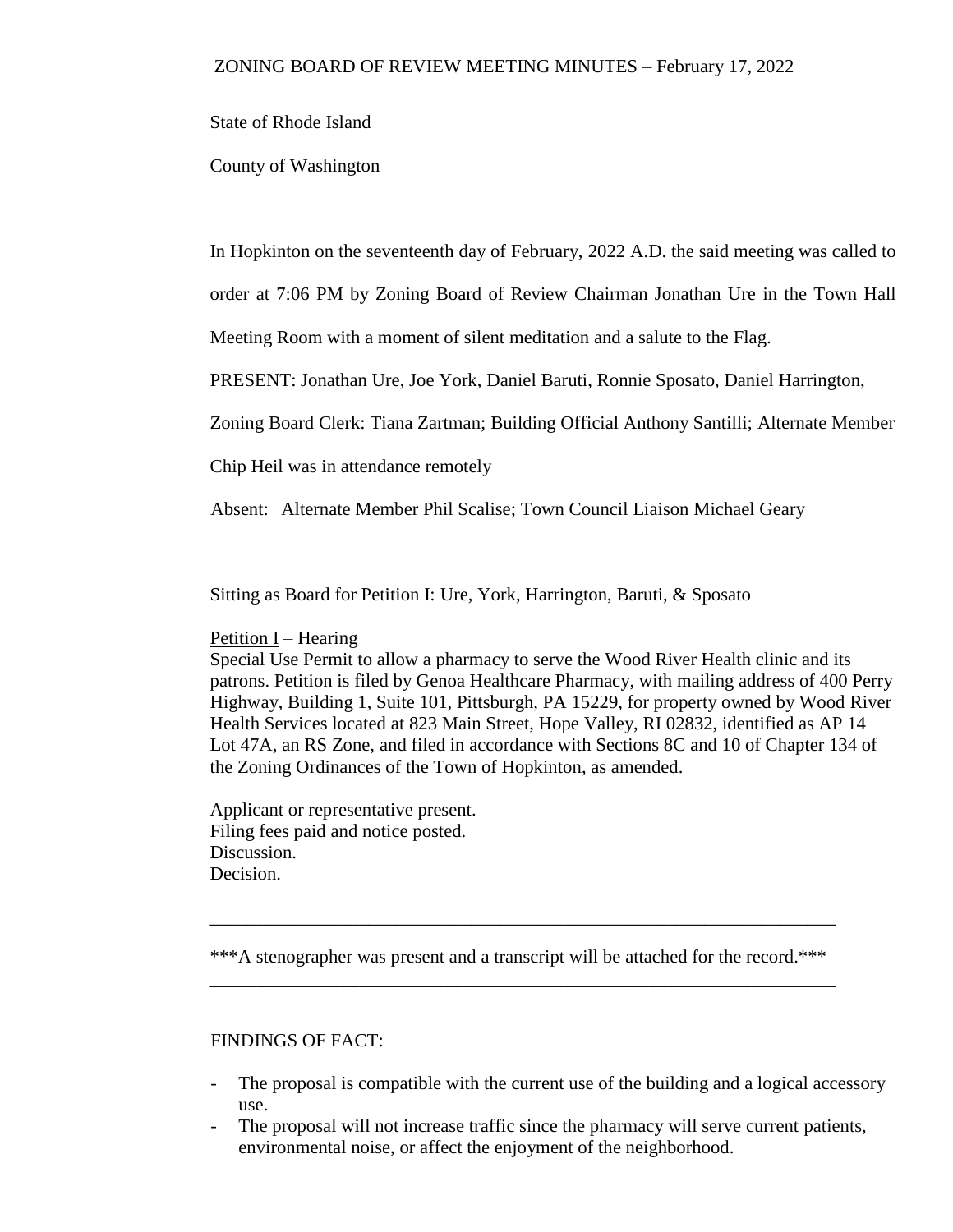- Only select staff and licensed pharmacists will have access and the pharmacy will be secured with a separate alarm and cameras that will be connected with the police department.
- There will be no access from the outside and can only be accessed through the lobby to an interior portion of the building secured by a badge accessible door.
- It will be housed in the existing footprint of the building.
- The pharmacy will be approximately 580 square feet
- The operation and scope of operation is not out of character for the neighborhood and will not negatively impact the surrounding area.
- There are sufficient setbacks on all three corners of the building.
- The proposed use is interior to the facility and would not be visible.
- The proposal will enhance and further benefit the community by providing more comprehensive care to patients, most of which reside in Hopkinton.

A MOTION WAS MADE BY MEMBER YORK AND SECONDED BY MEMBER SPOSATO TO ACCEPT THOSE AS FINDINGS OF FACT. ALL WERE IN FAVOR. SO MOVED

A MOTION WAS MADE BY MEMBER YORK AND SECONDED BY MEMBER HARRINGTON THAT BASED ON THE FINDINGS OF FACT, THE ZONING BOARD FINDS THAT THE PROPOSED USE WILL BE COMPATIBLE WITH THE NEIGHBORING USES AND WILL NOT ADVERSELY AFFECT THE SURROUNDING NEIGHBORS' USE AND ENJOYMENT OF THEIR PROPERTY. ALL WERE IN FAVOR.

SO MOVED

A MOTION WAS MADE BY MEMBER YORK AND SECONDED BY MEMBER HARRINGTON THAT BASED ON THE FINDINGS OF FACT, THE ZONING BOARD FINDS THAT THE PROPOSED USE WILL BE ENVIRONMENTALLY COMPATIBLE WITH NEIGHBORING PROPERTIES AND THE PROTECTION OF PROPERTY VALUES. ALL WERE IN FAVOR. SO MOVED

A MOTION WAS MADE BY MEMBER YORK AND SECONDED BY MEMBER HARRINGTON THAT BASED ON THE FINDINGS OF FACT, THE ZONING BOARD FINDS THE PROPOSED USE COMPATIBLE WITH THE ORDERLY GROWTH AND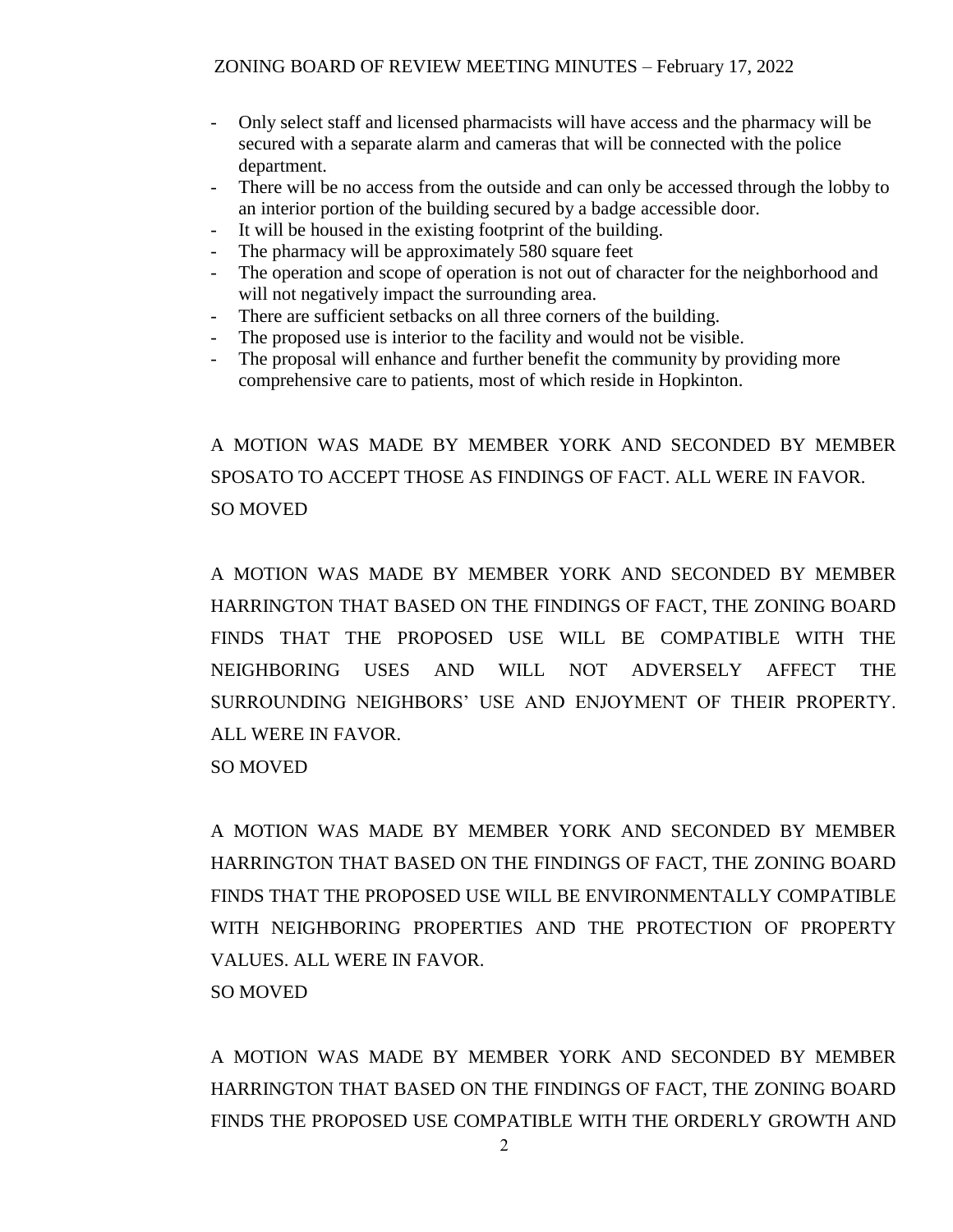DEVELOPMENT OF THE TOWN AND WILL NOT BE ENVIRONMENTALLY DETRIMENTAL THEREWITH. ALL WERE IN FAVOR. SO MOVED

A MOTION WAS MADE BY MEMBER YORK AND SECONDED BY MEMBER HARRINGTON THAT BASED ON THE FINDINGS OF FACT, THE ZONING BOARD FINDS THE PROPOSED USE SERVES THE PURPOSES OF THIS ORDINANCE AND AS SET FORTH IN THE COMPREHENSIVE PLAN. ALL WERE IN FAVOR. SO MOVED

A MOTION WAS MADE BY MEMBER YORK AND SECONDED BY MEMBER HARRINGTON THAT BASED ON THE FINDINGS OF FACT, THE ZONING BOARD FINDS THE PROPOSED USE WILL BE COMPATIBLE WITH THE BEST PRACTICES AND PROCEDURES TO MINIMIZE ANY ADVERSE AFFECTS ON NEIGHBORING PROPERTIES, THE TOWN, AND THE ENVIRONMENT, ALL OF WHICH INCLUDES CONSIDERATIONS OF SOIL EROSION, WATER SUPPLY PROTECTION, SEPTIC DISPOSAL, WETLAND PROTECTION, TRAFFIC LIMITATION, SAFETY AND CIRCULATION. ALL WERE IN FAVOR. SO MOVED

A MOTION WAS MADE BY MEMBER YORK AND SECONDED BY MEMBER HARRINGTON THAT BASED ON THE FINDINGS OF FACT, TESTIMONY HEARD, DOCUMENTS RECEIVED, THE ZONING BOARD FINDS THE APPLICANT HAS DEMONSTRATED TO THE SATISFACTION OF THE BOARD BY LEGALLY COMPETENT EVIDENCE THAT THE PROPOSED USE MORE CLOSELY ADHERES TO THE INTENT AND PURPOSES OF THE ZONING ORDINANCE.

A MOTION WAS MADE BY MEMBER YORK AND SECONDED BY MEMBER HARRINGTON THAT BASED ON THE PREVIOUS FINDINGS OF FACT THE ZONING BOARD APPROVES THE SPECIAL USE PERMIT. ALL WERE IN FAVOR. SO MOVED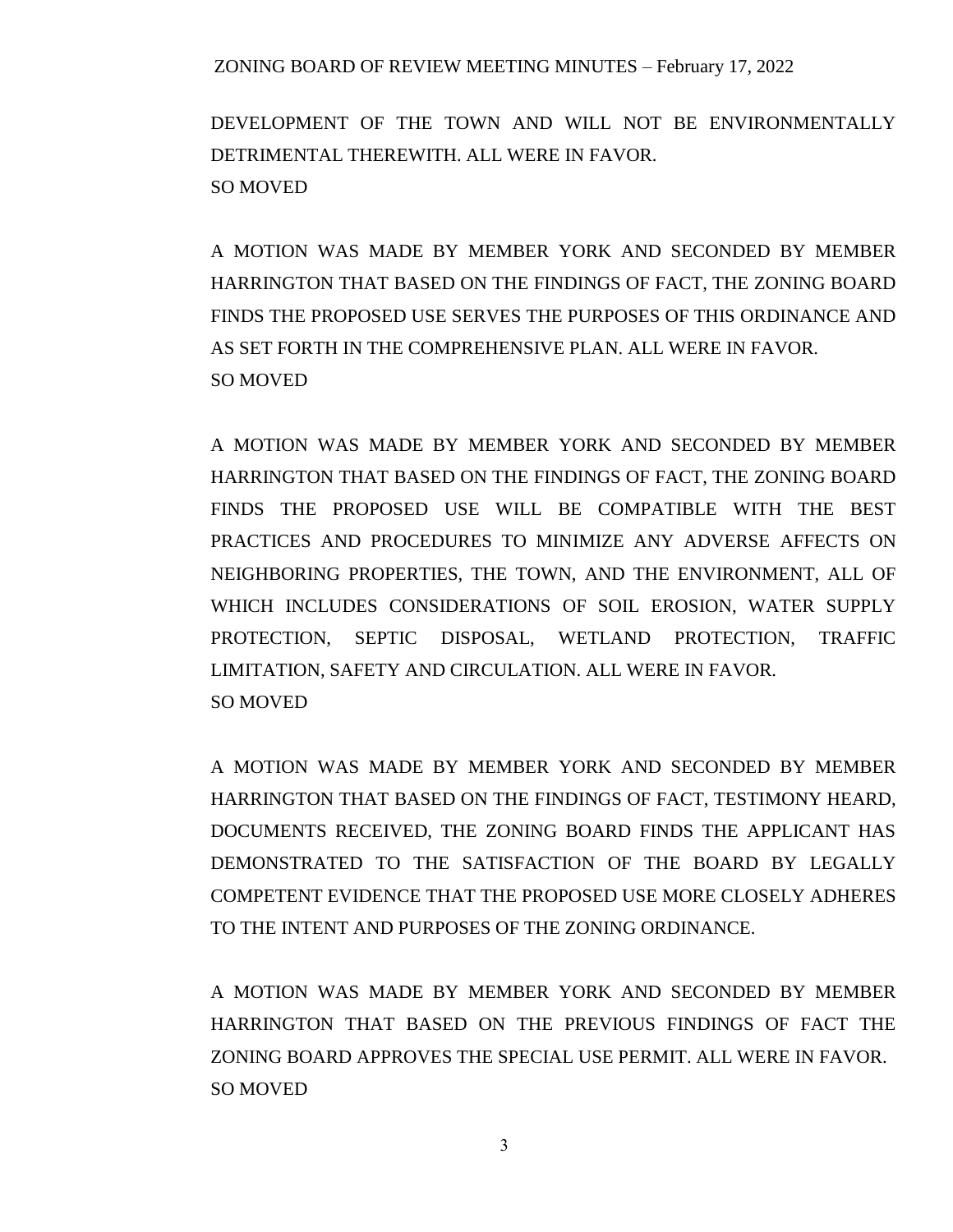Sitting as Board for Petition II & III: Ure, York, Harrington, Baruti, & Sposato

Petition II – Determine completeness of application/consider waivers – Hearing (cont.) A Petition for a Dimensional Variance to allow three 40 foot storage containers and one 40 foot box trailer stored on site from October to May of each year. Petition filed by Bruce Bryant with mailing address of 93 Arcadia Rd, Hope Valley RI 02832, for property owned by Bruce Bryant located at 1127 Main Street, Hope Valley RI 02832, and identified as AP 28 Lot 142, an RFR-80 Zone and filed in accordance with Section 9 of Chapter 134 of the Zoning Ordinances of the Town of Hopkinton, as amended.

Petition III – Determine completeness of application/consider waivers – Hearing (cont.) Special Use Permit to allow three 40 foot storage containers and one 40 foot box trailer stored on site from October to May of each year. Petition filed by Bruce Bryant, with mailing address of 93 Arcadia Rd, Hope Valley, RI 02832, for property owned by Bruce Bryant located at 1127 Main Street, Hope Valley, RI 02832 identified as AP 28, Lot 142 an RFR-80 Zone and filed in accordance with Sections 8C and 10 of Chapter 134 of the Zoning Ordinances of the Town of Hopkinton, as amended.

Applicant or representative present. Filing fees paid and notice posted. Discussion. Decision.

\*\*\*A stenographer was present and a transcript will be attached for the record.\*\*\*

\_\_\_\_\_\_\_\_\_\_\_\_\_\_\_\_\_\_\_\_\_\_\_\_\_\_\_\_\_\_\_\_\_\_\_\_\_\_\_\_\_\_\_\_\_\_\_\_\_\_\_\_\_\_\_\_\_\_\_\_\_\_\_\_\_\_\_\_\_\_\_\_\_

\_\_\_\_\_\_\_\_\_\_\_\_\_\_\_\_\_\_\_\_\_\_\_\_\_\_\_\_\_\_\_\_\_\_\_\_\_\_\_\_\_\_\_\_\_\_\_\_\_\_\_\_\_\_\_\_\_\_\_\_\_\_\_\_\_\_\_\_\_\_\_\_\_

A MOTION WAS MADE BY MEMBER YORK AND SECONDED BY MEMBER SPOSATO TO DEEM CHECKLIST ITEMS C AND D COMPLETE. ALL WERE IN FAVOR.

SO MOVED

A MOTION WAS MADE BY MEMBER YORK AND SECONDED BY MEMBER HARRINGTON TO CONSIDER THE SPECIAL USE PERMIT APPLICATION COMPLETE. ALL WERE IN FAVOR. SO MOVED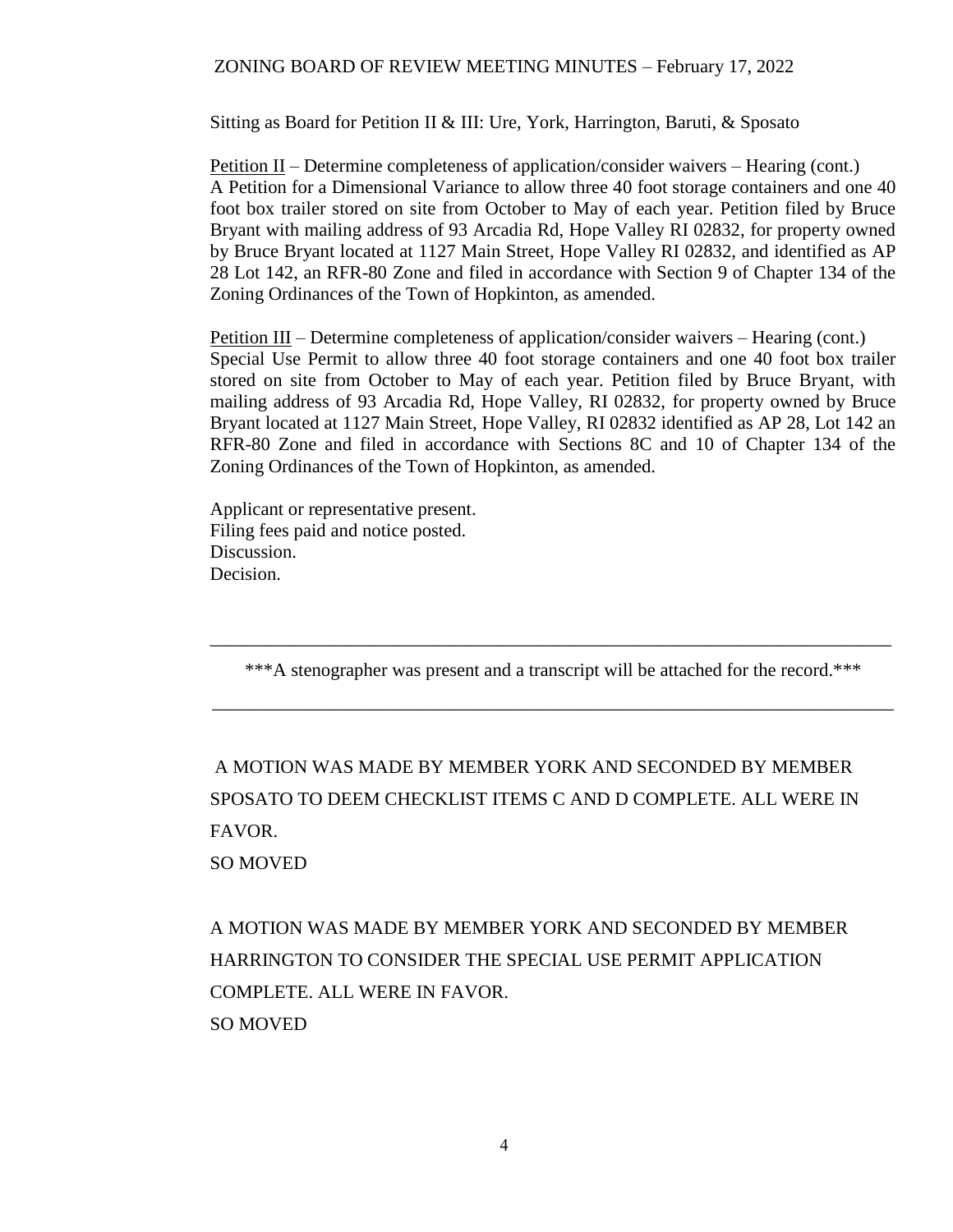A MOTION WAS MADE BY MEMBER YORK AND SECONDED BY MEMBER HARRINGTON TO CONSIDER THE DIMENSIONAL VARIANCE APPLICATION COMPLETE. ALL WERE IN FAVOR. SO MOVED

The applicant amended his application to remove the 40' box trailer from consideration.

A MOTION WAS MADE BY MEMBER SPOSATO AND SECONDED BY MEMBER YORK FOR A FIVE MINUTE RECESS. ALL WERE IN FAVOR. SO MOVED

## A MOTION WAS MADE BY MEMBER SPOSATO AND SECONDED BY MEMBER HARRINGTON TO RECONVENE THE MEETING. ALL WERE IN FAVOR. SO MOVED

#### FINDINGS OF FACT:

- The use of the storage containers is consistent to the current operations of the business.
- There are no abutters that have presented an objection or approval of the project.
- The use of the containers will not increase or generate additional traffic.
- The biologist letter affirmed the location of the containers were outside of the setback requirements determined by RI DEM.
- The letter from the engineer determined that no drainage report was required.
- The proposal is something acceptable to a residential zone.
- There is no additional noise associated with the proposed use.
- Except for the one complaint, there have been no other complaints made against the business.
- There is no additional signage being proposed.
- There is no additional smell associated with the proposed use.
- There is no additional lighting being proposed.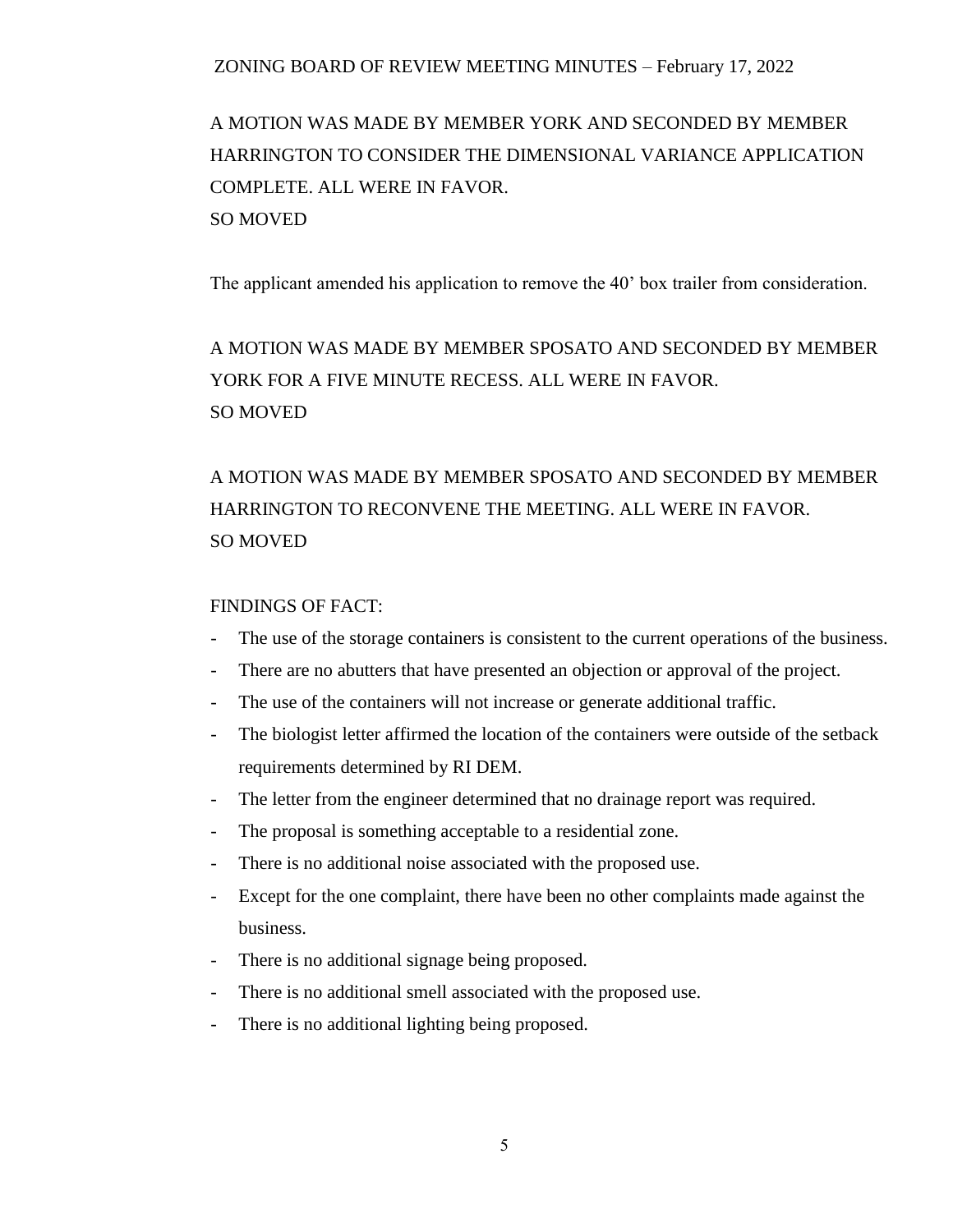A MOTION WAS MADE BY MEMBER SPOSATO AND SECONDED BY MEMBER YORK TO ACCEPT THE PREVIOUSLY STATED FINDINGS OF FACT. ALL WERE IN FAVOR. SO MOVED

A MOTION WAS MADE BY MEMBER YORK AND SECONDED BY MEMBER HARRINGTON THAT BASED ON THE FINDINGS OF FACT, THE ZONING BOARD FINDS THE PROPOSED USE WILL BE COMPATIBLE WITH THE NEIGHBORING USES AND WILL NOT ADVERSELY AFFECT THE SURROUNDING NEIGHBORS' USE AND ENJOYMENT OF THEIR PROPERTY. ALL WERE IN FAVOR. SO MOVED

A MOTION WAS MADE BY MEMBER YORK AND SECONDED BY MEMBER HARRINGTON THAT BASED ON THE FINDINGS OF FACT, THE ZONING BOARD FINDS THE PROPOSED USE ENVIRONMENTALLY COMPATIBLE WITH NEIGHBORING PROPERTIES AND THE PROTECTION OF PROPERTY VALUES. ALL WERE IN FAVOR.

SO MOVED

A MOTION WAS MADE BY MEMBER YORK AND SECONDED BY MEMBER HARRINGTON THAT BASED ON THE FINDINGS OF FACT, THE ZONING BOARD FINDS THE PROPOSED USE WILL BE COMPATIBLE WITH THE ORDERLY GROWTH AND DEVELOPMENT OF THE TOWN AND WILL NOT BE ENVIRONMENTALLY DETRIMENTAL THEREWITH. ALL WERE IN FAVOR. SO MOVED

A MOTION WAS MADE BY MEMBER YORK AND SECONDED BY MEMBER HARRINGTON THAT BASED ON THE FINDINGS OF FACT, THE ZONING BOARD FINDS THE PROPOSED USE SERVES THE PURPOSE OF THE ORDINANCE AND THE COMPREHENSIVE PLAN. ALL WERE IN FAVOR. SO MOVED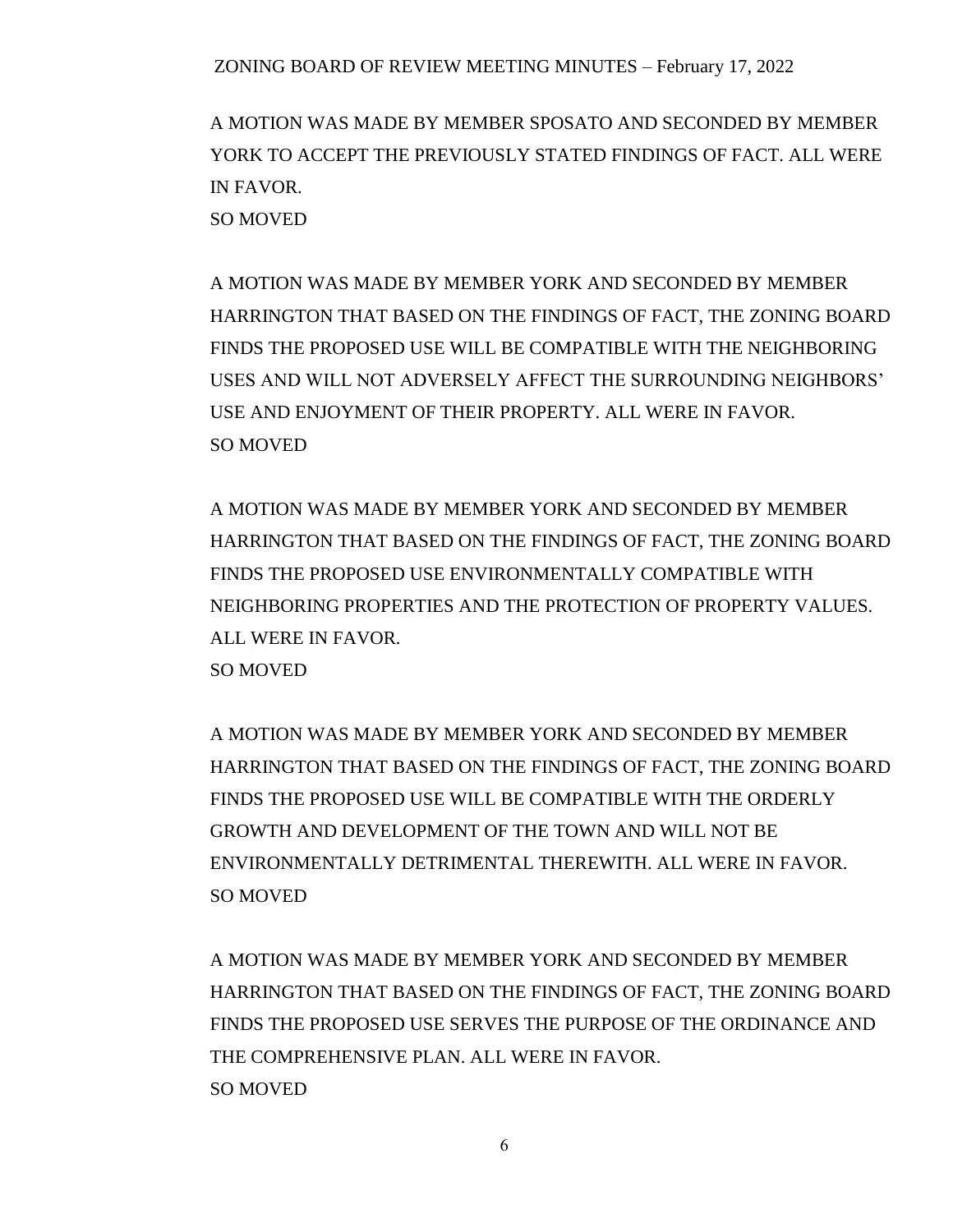A MOTION WAS MADE BY MEMBER YORK AND SECONDED BY MEMBER HARRINGTON THAT BASED ON THE FINDINGS OF FACT, THE ZONING BOARD FINDS THE PROPOSED USE IS COMPATIBLE WITH ALL BEST PRACTICES AND PROCEDURES TO MINIMIZE THE POSSIBILITY OF ANY ADVERSE EFFECTS ON NEIGHBORING PROPERTY, THE TOWN, AND THE ENVIRONMENT ALL OF WHICH INCLUDE CONSIDERATION OF SOIL EROSION, WATER SUPPLY PROTECTION, SEPTIC DISPOSAL, WETLAND PROTECTION, TRAFFIC LIMITATION, SAFETY AND CIRCULATION. ALL WERE IN FAVOR. SO MOVED

A MOTION WAS MADE BY MEMBER YORK AND SECONDED BY MEMBER HARRINGTON THAT THE APPLICANT HAS DEMONSTRATED TO THE SATISFACTION OF THE ZONING BOARD OF REVIEW THROUGH LEGAL COMPETENT EVIDENCE THAT THE PROPOSED USE MORE CLOSELY ADHERES TO THE INTENT AND PURPOSES OF THE ZONING ORDINANCE THAN THE PREVIOUS NONCONFORMING DEVELOPMENT. ALL WERE IN FAVOR. SO MOVED

A MOTION WAS MADE BY MEMBER YORK AND SECONDED BY MEMBER HARRINGTON THAT BASED ON THE PREVIOUS FINDINGS OF FACT, THE ZONING BOARD APPROVE THE SPECIAL USE PERMIT. ALL WERE IN FAVOR. SO MOVED

A MOTION WAS MADE BY MEMBER SPOSATO AND SECONDED BY MEMBER YORK TO ALLOW THE STORAGE CONTAINERS TO STAY WHERE THEY ARE CURRENTLY LOCATED.

There was discussion amongst the Board members regarding the relief requested and if requiring the containers to be moved or oriented differently would cause the neighbors to become unhappy.

ALL WERE IN FAVOR.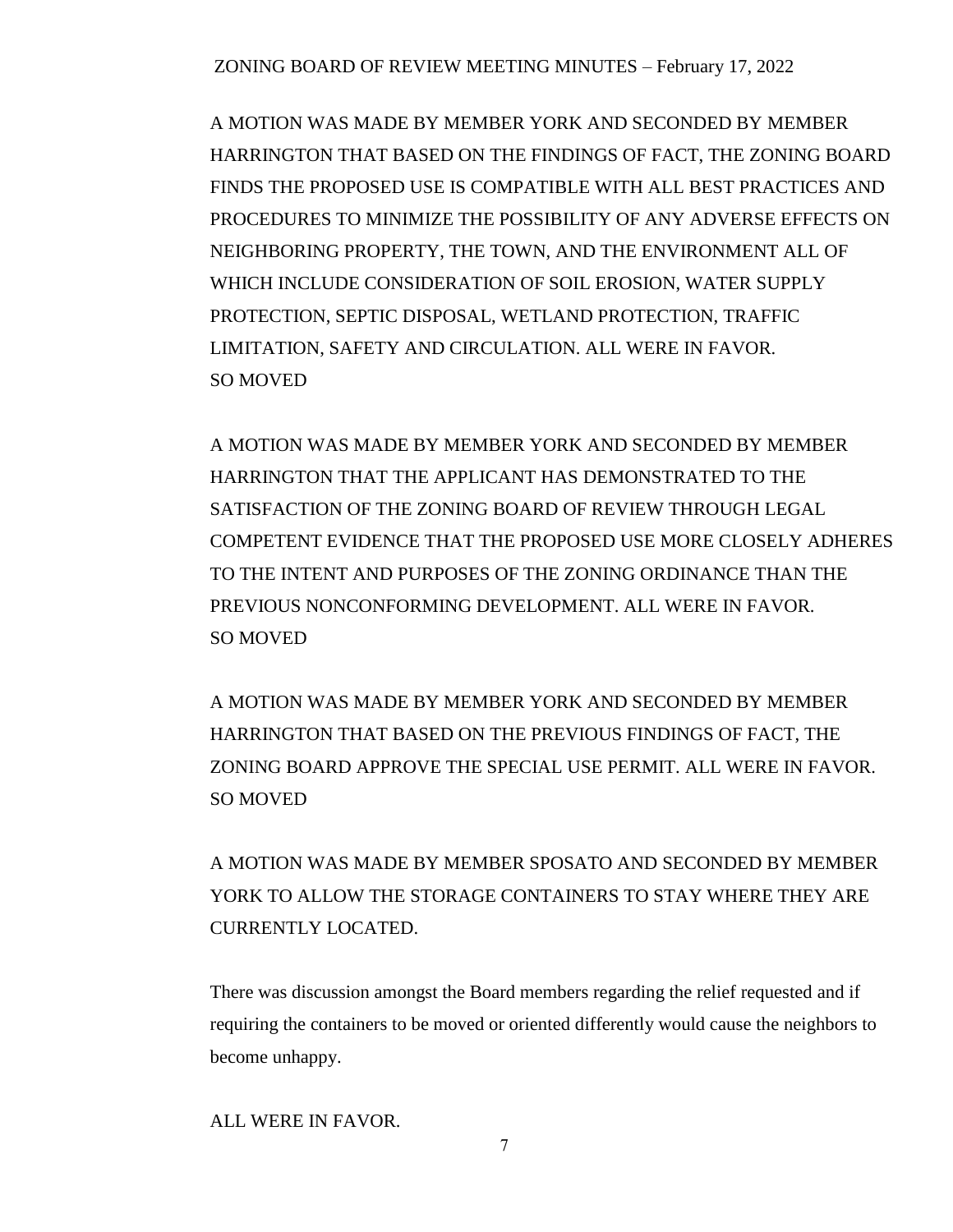## SO MOVED

A MOTION WAS MADE BY MEMBER YORK AND SECONDED BY MEMBER SPOSATO THAT THE APPLICANT HAS PROVIDED EVIDENCE TO THE SATISFACTION OF THE BOARD PROVING THE HARDSHIP FROM WHICH THE APPLICANT SEEKS RELIEF IS DUE TO THE UNIQUE CHARACTERISTICS OF THE SUBJECT LAND OR STRUCTURE AND NOT TO THE GENERAL CHARACTERISTICS OF THE SURROUDING AREA AND IS NOT DUE TO A PHYSICAL OR ECONOMIC DISABILITY OF THE APPLICANT. ALL WERE IN FAVOR.

SO MOVED

A MOTION WAS MADE BY MEMBER YORK AND SECONDED BY MEMBER SPOSATO THAT THE HARDSHIP IS NOT THE RESULT OF ANY PRIOR ACTION OF THE APPLICANT AND DOES NOT RESULT PRIMARILY FROM THE DESIRE OF THE APPLICANT TO REALIZE GREATER FINANCIAL GAIN. ALL WERE IN FAVOR.

A MOTION WAS MADE BY MEMBER YORK AND SECONDED BY MEMBER SPOSATO THAT THE GRANTING OF THE REQUESTED VARIANCE WILL NOT ALTER THE GENERAL CHARACTER OF THE SURROUNDING AREA OR IMPAIR THE INTENT OR PURPOSE OF THE ZONING ORDINANCE OR THE COMPREHENSIVE PLAN UPON WHICH THIS ORDINANCE IS BASED AND THAT THE RELIEF TO BE GRANTED IS THE LEAST RELIEF NECESSARY. ALL WERE IN FAVOR. SO MOVED

A MOTION WAS MADE BY MEMBER YORK AND SECONDED BY MEMBER SPOSATO THAT EVIDENCE ENTERED INTO THE RECORD OF THE PRECEEDINGS SHOWING THAT GRANTING THE DIMENSIONAL VARIANCE THAT THE HARDSHIP THAT WILL BE SUFFERED BY THE OWNER OF THE SUBJECT PROPERTY IF THE DIMENSIONAL VARIANCE IS NOT GRANTED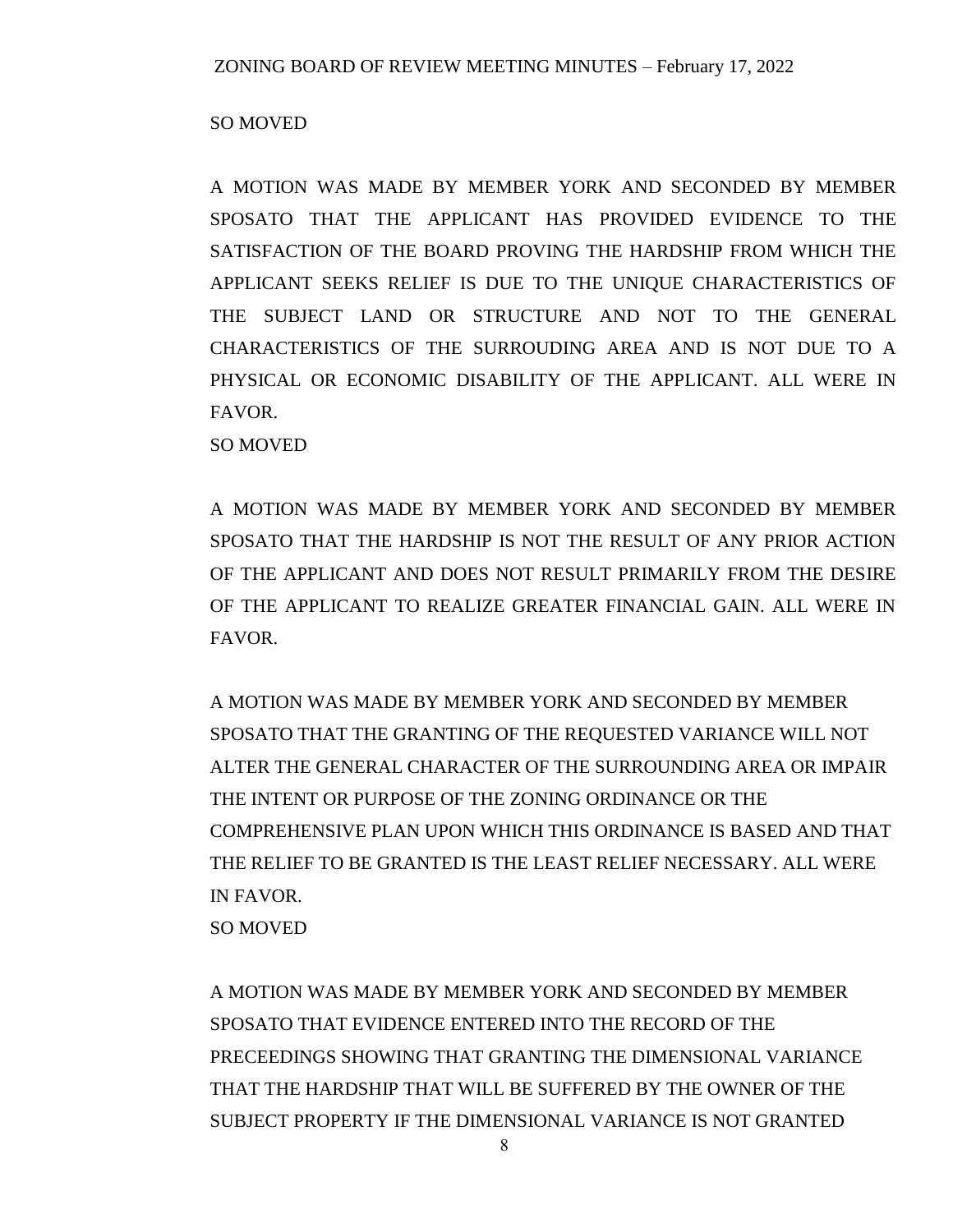SHALL AMOUNT TO MORE THAN A MERE INCONVENIENCE AND THAT IF A USE MAY BE MORE PROFITABLE OR THAT A STRUCTURE MAY BE MORE VALUABLE AFTER THE RELIEF IS GRANTED SHALL NOT BE GROUNDS FOR RELIEF.

Member Sposato notes the evidence on the record will prove why the Board arrived at that decision.

ALL WERE IN FAVOR. SO MOVED

A MOTION WAS MADE BY MEMBER BARUTI AND SECONDED BY MEMBER YORK TO ACCEPT THE MODIFICATION TO THE PETITION OF THE APPLICANT REMOVING THE REQUEST FOR A SPECIAL USE PERMIT AND DIMENSIONAL VARIANCE FOR THE FORTY (40) FOOT BOX TRAILER. ALL WERE IN FAVOR. SO MOVED

A MOTION WAS MADE BY MEMBER YORK AND SECONDED BY MEMBER SPOSATO TO APPROVE THE REQUESTED DIMENSIONAL VARIANCE OF TWENTY-FIVE (25) FOOT WEST SIDEYARD SET BACK AND THE THIRTY-THREE (33) FOOT FRONT YARD SETBACK.

Member Sposato mentions no complaints were received from the neighboring property owners. Chairman Ure reiterates that other than the initial complaint received, there were no objections heard.

ALL WERE IN FAVOR. SO MOVED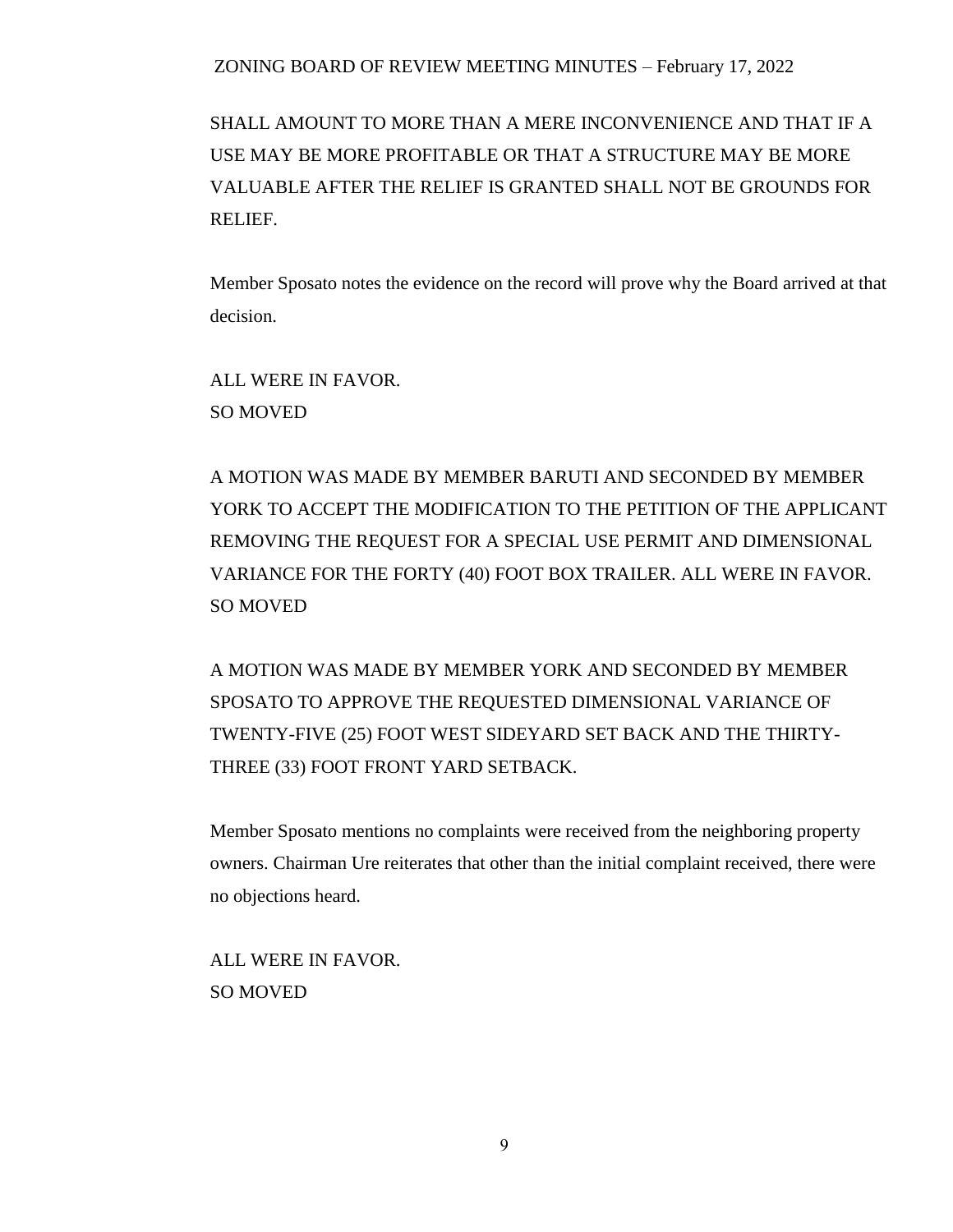Sitting as Board for Petition IV & V: Ure, York, Harrington, Baruti, & Sposato

Petition IV – Determine completeness of application/consider waivers (cont.) A Petition for a Dimensional Variance to allow a reduction in lot frontage. Petition filed by Nick Mandes on behalf of Clarks Falls, LLC with mailing address of 15 Clarks Falls Rd, North Stonington, CT 06359, for property owned by Clarks Falls, LLC located at 0 Tanner Lane, Ashaway, RI 02804, and identified as AP 5 Lot 57E, an R-1 Zone and filed in accordance with Section 9 of Chapter 134 of the Zoning Ordinances of the Town of Hopkinton, as amended.

Petition V – Determine completeness of application/consider waivers (cont.) A Petition for a Special Use Permit to allow for a single family residence. Petition filed by Nick Mandes on behalf of Clarks Falls, LLC with mailing address of 15 Clarks Falls Rd, North Stonington, CT 06359, for property owned by Clarks Falls, LLC located at 0 Tanner Lane, Ashaway RI 02804, and identified as AP 5 Lot 57E, an R-1 Zone and filed in accordance with Sections 8C and 10 of Chapter 134 of the Zoning Ordinances of the Town of Hopkinton, as amended.

Chairman Ure explains the applicant has provided a request for continuance until next month's meeting.

A MOTION WAS MADE BY MEMBER SPOSATO AND SECONDED BY MEMBER YORK TO ALLOW A CONTINUANCE FOR PETITIONS IV AND V TO THE NEXT MEETING ON MARCH 17, 2022. ALL WERE IN FAVOR. SO MOVED

A MOTION WAS MADE BY MEMBER YORK AND SECONDED BY MEMBER HARRINGTON TO ACCEPT THE MINUTES FROM THE ZONING BOARD OF REVIEW MEETING HELD ON JANUARY 20, 2022. ALL WERE IN FAVOR. SO MOVED

Discussion was had amongst the board in regards to the next Zoning Board of Review meeting being held on March 17, 2022 and the next Board of Appeals meeting being held on March 30, 2022.